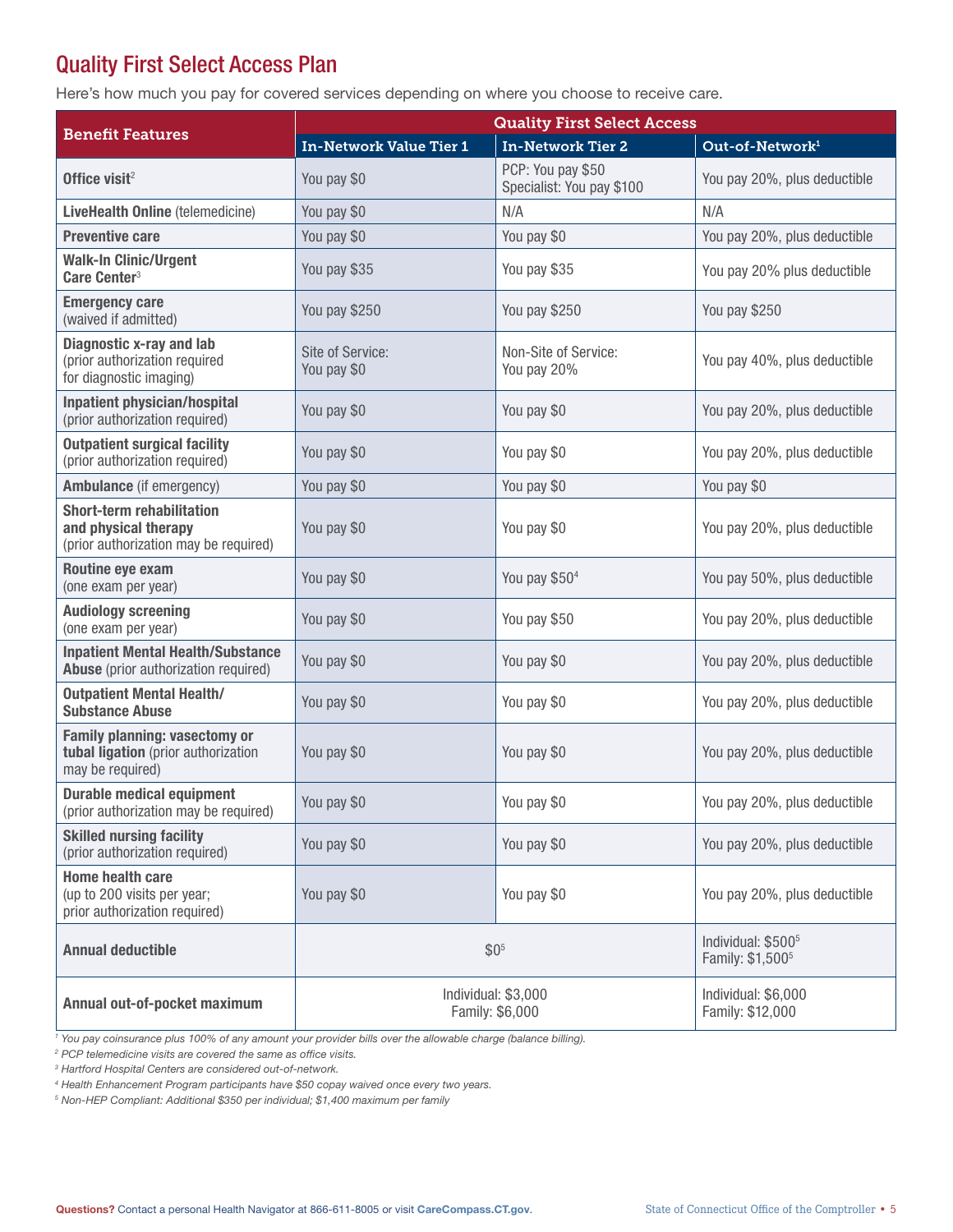## All Other Medical Plans

Here's how much you pay for covered services depending on the plan you're enrolled in and where you choose to receive care.

| <b>Benefit Features</b>                                                                           |                        | <b>Primary Care Access  </b><br><b>Standard Access</b> | <b>Expanded Access   State Preferred POS<sup>1</sup>  </b><br>Out-of-Area |                                                                                                           |
|---------------------------------------------------------------------------------------------------|------------------------|--------------------------------------------------------|---------------------------------------------------------------------------|-----------------------------------------------------------------------------------------------------------|
|                                                                                                   |                        | <b>In-Network ONLY</b>                                 | <b>In-Network</b>                                                         | Out-of-Network <sup>2</sup>                                                                               |
| <b>Walk-In Clinic/Urgent Care Center</b>                                                          |                        | You pay \$15                                           | You pay \$15                                                              | You pay 20%, plus deductible                                                                              |
| <b>LiveHealth Online (telemedicine)</b>                                                           |                        | You pay \$5                                            | You pay \$5                                                               | N/A                                                                                                       |
| <b>Preventive care</b>                                                                            |                        | You pay \$0                                            | You pay \$0                                                               | You pay 20%, plus deductible                                                                              |
| <b>Emergency care (waived if admitted)</b>                                                        |                        | You pay \$250                                          | You pay \$250                                                             | You pay \$250                                                                                             |
| <b>Diagnostic x-ray</b><br>and lab (prior<br>authorization<br>required for<br>diagnostic imaging) | Site of Service        | You pay \$0                                            | You pay \$0                                                               | N/A                                                                                                       |
|                                                                                                   | Non-Site<br>of Service | You pay 20%                                            | You pay 20%                                                               | You pay 40%, plus deductible                                                                              |
| <b>Inpatient physician/hospital</b><br>(prior authorization required)                             |                        | You pay \$0                                            | You pay \$0                                                               | You pay 20%, plus deductible                                                                              |
| <b>Outpatient surgical facility</b><br>(prior authorization required)                             |                        | You pay \$0                                            | You pay \$0                                                               | You pay 20%, plus deductible                                                                              |
| <b>Ambulance</b> (if emergency)                                                                   |                        | You pay \$0                                            | You pay \$0                                                               | You pay \$0                                                                                               |
| <b>Short-term rehabilitation</b><br>and physical therapy<br>(prior authorization may be required) |                        | You pay \$0                                            | You pay \$0                                                               | You pay 20%, plus deductible;<br>up to 60 inpatient days,<br>30 outpatient days per<br>condition per year |
| Routine eye exam (one exam per year)                                                              |                        | You pay \$15 <sup>3</sup>                              | You pay \$153                                                             | You pay 50%, plus deductible                                                                              |
| <b>Audiology screening</b><br>(one exam per year)                                                 |                        | You pay \$15                                           | You pay \$15                                                              | You pay 20%, plus deductible                                                                              |
| <b>Inpatient Mental Health/Substance</b><br>Abuse (prior authorization required)                  |                        | You pay \$0                                            | You pay \$0                                                               | You pay 20%, plus deductible                                                                              |
| <b>Outpatient Mental Health/</b><br><b>Substance Abuse</b>                                        |                        | You pay \$15                                           | You pay \$15                                                              | You pay 20%, plus deductible                                                                              |
| <b>Family planning: vasectomy or</b><br>tubal ligation (prior authorization<br>may be required)   |                        | You pay \$0                                            | You pay \$0                                                               | You pay 20%, plus deductible                                                                              |
| <b>Durable medical equipment</b><br>(prior authorization may be required)                         |                        | You pay \$0                                            | You pay \$0                                                               | You pay 20%, plus deductible                                                                              |
| <b>Skilled nursing facility</b><br>(prior authorization required)                                 |                        | You pay \$0                                            | You pay \$0                                                               | You pay 20%, plus deductible;<br>up to 60 days per year                                                   |
| <b>Home health care</b><br>(prior authorization required)                                         |                        | You pay \$0                                            | You pay \$0                                                               | You pay 20%, plus deductible;<br>up to 200 visits per year                                                |
| <b>Annual deductible</b>                                                                          |                        | \$0 <sup>4</sup>                                       | \$0 <sup>4</sup>                                                          | Individual: \$300 <sup>4</sup><br>Family: \$900 <sup>4</sup>                                              |
| Annual out-of-pocket maximum                                                                      |                        | Individual: \$2,000<br>Family: \$4,000                 | Individual: \$2,000<br>Family: \$4,000                                    | Individual: \$2,000, plus deductible<br>Family: \$4,000, plus deductible                                  |

*1 Closed to new enrollments*

*2 You pay coinsurance plus 100% of any amount your provider bills over the allowable charge.*

*3 Health Enhancement Program participants have \$15 copay waived once every two years.*

*4 Non-HEP Compliant: Additional \$350 per individual; \$1,400 maximum per family*